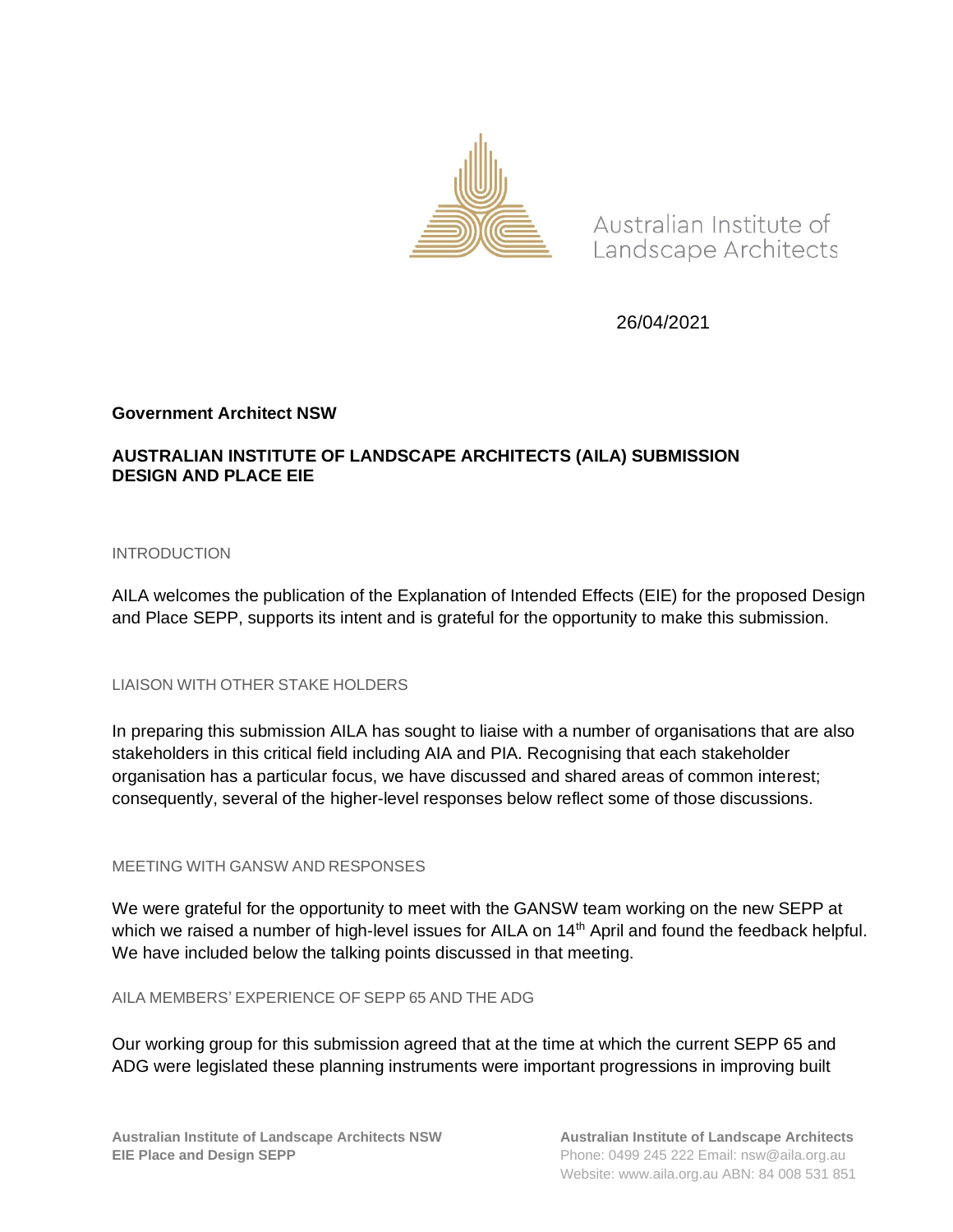environment outcomes. In the years since however, many of the unintended consequences of these controls from a landscape perspective have become evident. While there are highlights of excellent responses from some developments, some of the more substantive areas of concern across a large proportion of developments have included:

- **EX Connection with Country any concerted attempt to integrate CwC within SEPP related** developments has been largely absent or at best somewhat superficial to date. This absence means that we miss an opportunity to bring meaning and longevity to the places we design.
- **EXECT Approaches –** both the SEPP and the ADG have tended to focus more on built form design responses to site than adopting a landscape and natural systems starting point to site response, often resulting in poor contextual outcomes.
- **Example 2 Local Context and Connections** these are frequently neglected in the early planning and concept stages leaving developments with limited relationship to their landscape contexts and with missed opportunities for social, cultural and environmental connection.
- **Site Analysis** often very poorly or inadequately addressed in early building concept stages and with little evidence in built form that the development has responded to the site in any tangible form.
- **Development Layouts –** often carried out by Engineers with no Landscape Architecture input and consequently, more commonly than not, unresponsive to the site's existing character or values nor fostering active lifestyles and connection to place.
- **Topography –**A fundamental basis of PLACE**;** the default to extensive benching on steeper sites creates highly fragmented landscapes; on more subtle topography (eg Cumberland Plain) the sense of landscape is often entirely suppressed by built form on ridges and crests seeking to exploit views for higher sales values, not for public enjoyment.
- **Public Open Space –** in the absence of best practice guidelines from Government for more than two decades, the provision, distribution, size and location of public open space has been patchy at best and often seriously underprovided. Communal and private open space is also poorly understood. Local Government benchmarks have often progressed little since the standardsbased approaches of the 1980s and the increasing density over the last two decades have highlighted and exacerbated these shortcomings.
- **Tree Canopy -** rarely considered adequately at precinct or subdivision planning stage with comprehensive tree surveys and arborist's reports frequently not being completed until the latter stages of DAs, resulting in extensive and unnecessary loss of canopy and ecological values, as well as loss of visual amenity.
- **Deep Soil –** generally inadequately planned or designed, usually not involving Landscape Architects. Often driven by underground car parking locations (not tree health or resident amenity) and with a focus on depth, rather than lateral volume and connection to the natural ground; regrettably, this well-intentioned control has been largely ineffective.
- **Stormwater** Focused largely on engineered outdated onsite detention processes, the absence of any substantive application of Water Sensitive Cities approaches to the whole stormwater cycle on many residential sites has frequently led to poor environmental and place outcomes.
- **Regional Application** a number of controls are city-centric in nature and are not always well adapted to regional applications.

It is gratifying to see that the new SEPP is proposing to address many of these issues in a more substantial and integrated manner.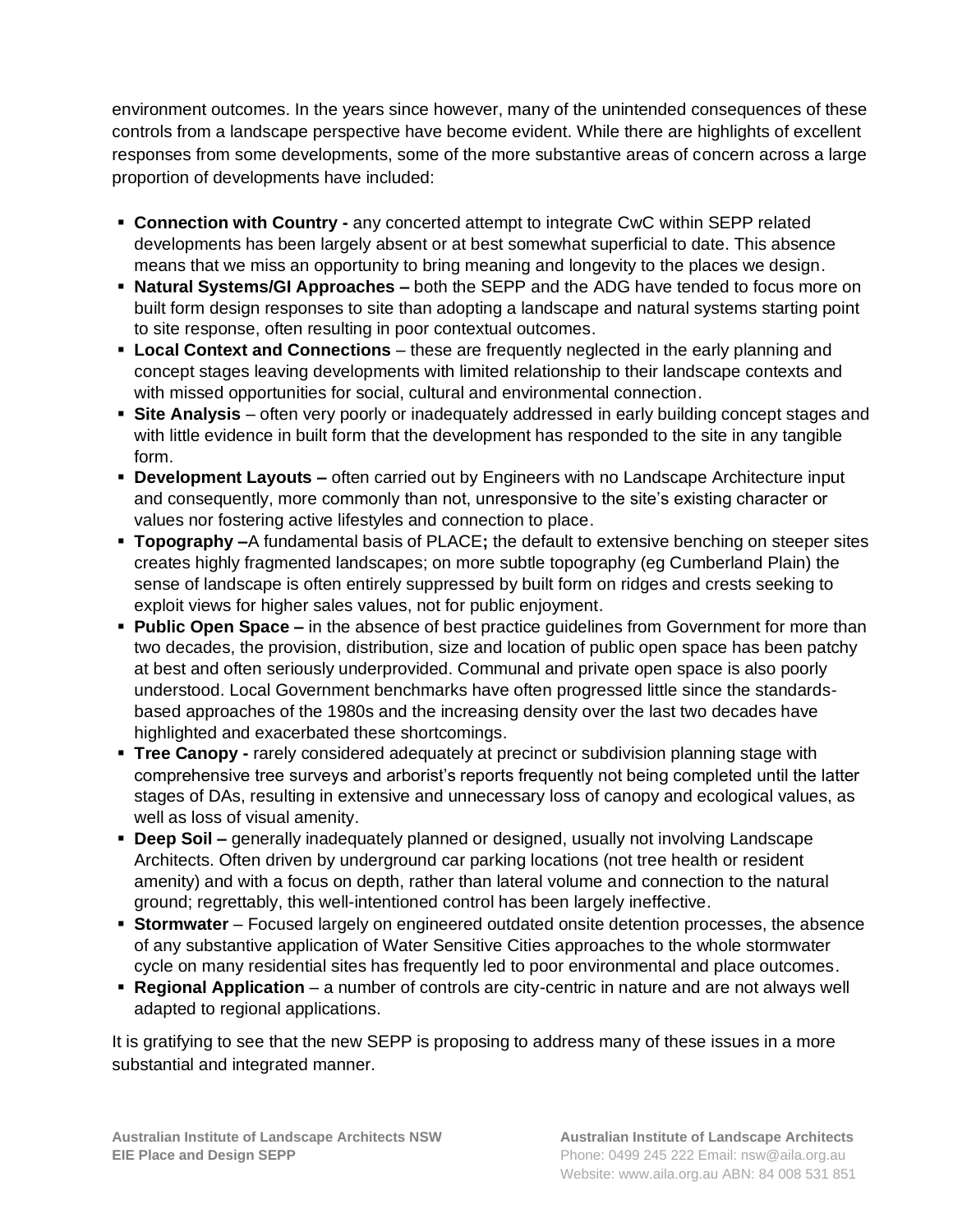#### GENERAL OVERVIEW OF THE EIE

The 'Explanation of Intended Effect for Design and Place SEPP" is a very welcome and important move towards the more integrated and sustainable design of our urban environments in NSW. The AILA supports and welcomes this timely initiative.

We acknowledge that this document is an important precursor to the Draft SEPP (hence the 'Intended Effect' of the title) and that it wisely puts forward the Principles and broader directions of the SEPP – citing examples and options of application – for wider review and comment first, before volunteering the detail that will follow under Matters of Consideration in the next draft.

This approach prevents the immediate and often rushed critique that goes straight to the detail and overlooks the critical underpinning of the Principles and the explanation of their significance and intended effect. The feedback on this document should also make the full draft substantially more robust.

This consolidation of a number of presently disparate policies and controls (currently under SEPP 65, the ADG and others) as well as the development of new guidance such as the Urban Design Guide (UDG) into a single SEPP creates a considerably more holistic approach that reflects its place-based design intent.

Encouragingly, at a bigger picture level this is not a standalone document, as it provides the structure around which a series of recently developed guidelines (eg Better Placed, Greener Places, The Public Space Charter etc) which we understand will provide the detailed controls and metrics that have historically rested within a series of SEPPs.

# **What are the Major Wins?**

The most important wins in this new SEPP reside both at big picture level and in some of the detail offered to date. At a big picture level the most encouraging aspects of the SEPP are that it:

- Is Place-led
- Is Principles based
- Integrates the ADG
- Contains an Urban Design Guide

The explanation of the need for involvement of suitably qualified design professionals and greater clarity around the role, scope and terms of reference for Review Panels are also welcome moves.

# **What Remain Areas of Concern?**

This place-led approach immediately draws in a number of heads of consideration that have historically been missing in design and development guidelines for urban lands, including:

- Connecting with Country at the front of the process
- The integration of Green Infrastructure (GI) values and networks
- Links and relationships to the wider landscape and urban context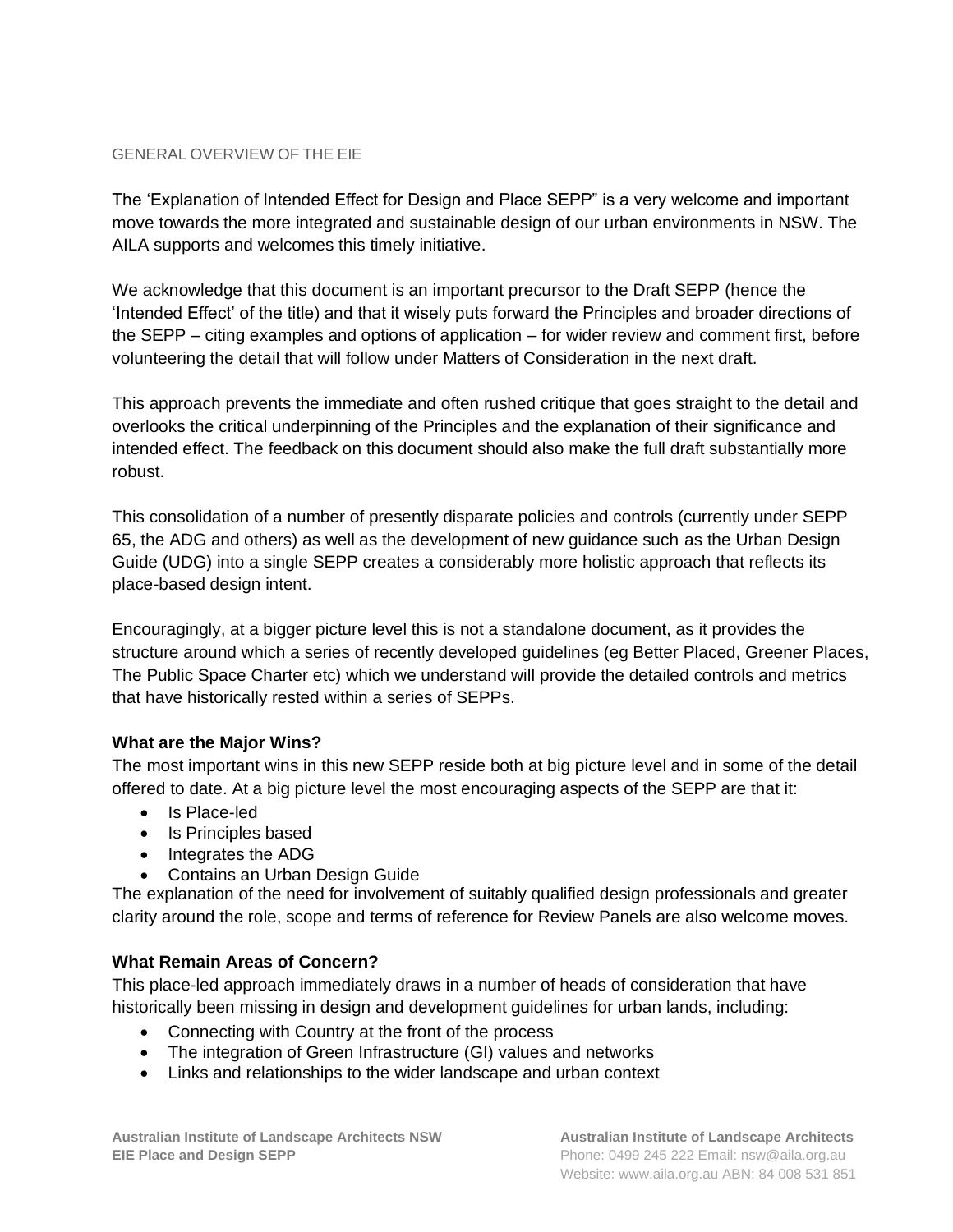- More connected and accessible streets and public spaces
- Emphasis on the critical role of urban tree canopy, soil and the water cycle.

While most of these issues are addressed in the EIE, AILA is concerned that these are largely addressed from a design perspective and that a natural systems-based approach that gives primacy to front-ending the creation of the canvas for what truly constitutes Place seems under-played when reading the EIE.

### HIGH LEVEL RESPONSES

At a meeting with the GANSW team during the consultation period on the EIE we indicated that AILA

considered that there were several high-level aspects of the document that we believe will need to be addressed if the objectives and principles in the SEPP are to be effectively realised on the ground. We have restated those high-level responses below and have added commentary where applicable, following the discussions in that meeting with GANSW:

• **Connecting with Country** – not only is AILA strongly supportive of this aspect of the SEPP, but we see critical synergies with the core values and objectives of landscape architecture. We'd like to discuss how CwC can be meaningfully and practically delivered through the SEPP (preferably initially at a district/regional level, not site by site) and how AILA might work with GANSW and the CwC team to evolve this approach, particularly in regard to our ability to bring a broad scale spatial perspective to the table.

# *Discussion and Response:*

*GANSW indicated that they would welcome AILA's involvement in the Pilot Program being run in line with the details contained in the CwC guideline document. AILA is keen to pursue that offer.*

• **Natural Systems** – we are concerned that while the EIE references Green Infrastructure, natural systems appear not be promoted to the front end of the processes concerning Place (it's  $7<sup>th</sup>$  in the Design and Place Considerations). Further, we are concerned that this will result in many of the targets on aspects such as climate change responses, open space, urban tree canopy and WSUD simply not being achievable or met. The use of the phrase 'wherever possible' in several places in the EIE (particularly with respect to natural systems factors) further undermines the value and perceived importance of natural systems (see also above).

# *Discussion and Response:*

*GANSW indicated that the 'Considerations' were not listed in priority and recognised the central role of GI. GANSW indicated that in getting leverage on this topic a revised process for the spatial analysis phase has been developed; this involves a series of templated maps on key topics that have to be completed, followed by a Design Response submission that is required to show how those factors can demonstrably be seen to have driven the design concept before proceeding further. AILA supports the*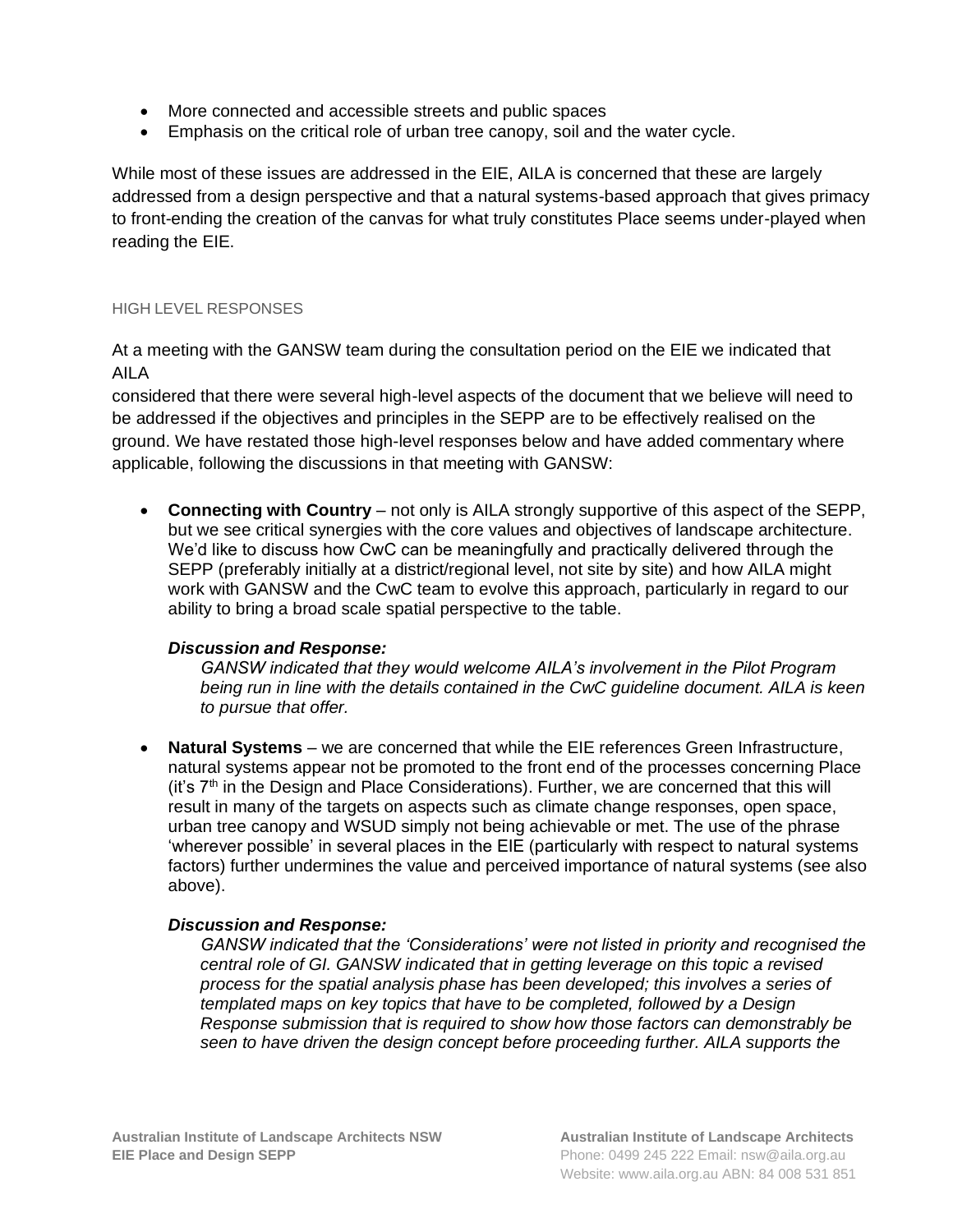*process and is keen to assist GANSW in reviewing the details in pending draft SEPP to ensure real outcomes on the ground.*

• **Scales of Development** – the EIE seems to present the three tiers of development in a rather segmented approach (unintentional, perhaps). It seems to be conveyed more as a hierarchy than a continuum (as evidenced in the levels of expertise to be applied to each). The catchment scale which is larger than nominated Precinct scale and the most locigal starting point for GI is not considered. Many of the biggest challenges in achieving green infrastructure goals and targets apply at all scales (particularly with respect to built form density challenges) and the above two bullet points emphasise the importance of the SEPP giving primacy to a systems/network based approach to GI for all levels of development.

## *Discussion and Response:*

*One of the main areas of concern discussed was the extensive high density zonings driving outcomes that run counter to many of the GI and Place objectives. GANSW agreed that this was indeed a challenge and that the SEPP was looking to address this. AILA is keen to review how this is proposed through the Draft SEPP.*

• **Design Led Approach** – we strongly support the Place-based approach (indeed we think that Place should precede Design in the title) but in many circumstances the critical considerations in evolving suitable metrics for Place and Green Infrastructure (urban canopy, open space, climate change etc) are strategy not design led (see above). Given the need to address the design led dimensions of ADG and The Urban Design Guide in the SEPP it would be worthwhile discussing how these distinctions will play out.

## *Discussion and Response:*

*The GANSW team agreed that this was worth reviewing with respect to language around strategy and systems metrics as distinct from design language.*

• **A Common Language and Glossary** – this is a fundamental starting point in achieving clarity from the outset and while it's good to see a Glossary in the EIE we think that more rigorous (and sourced base) definitions - still in plain English – are required for terms and language around landscape and natural systems in particular. Given the frequency of legal challenge on so many developments, this has additional importance here.

# *Discussion and Response:*

*GANSW had generally adopted UN definitions as a default, but asked AILA to highlight where this could be improved. AILA also suggested that GANSW might wish to consider adding some of the equivalent indigenous words and phrases that the CwC document offers as parallels to western style project stages (sensing, imagining, shaping and caring). See further detail on Definitions later.*

• **The Role of Landscape Architects** - we are very pleased to see that the role of Landscape Architects has been integrated in the SEPP, but in early discussions with AIA on joint areas of interest in the SEPP we are concerned that a) Registration is a highly problematic qualification basis for all the related professions' involvement, as many with such qualifications have very limited if any relevant experience in critical areas of the SEPP and b)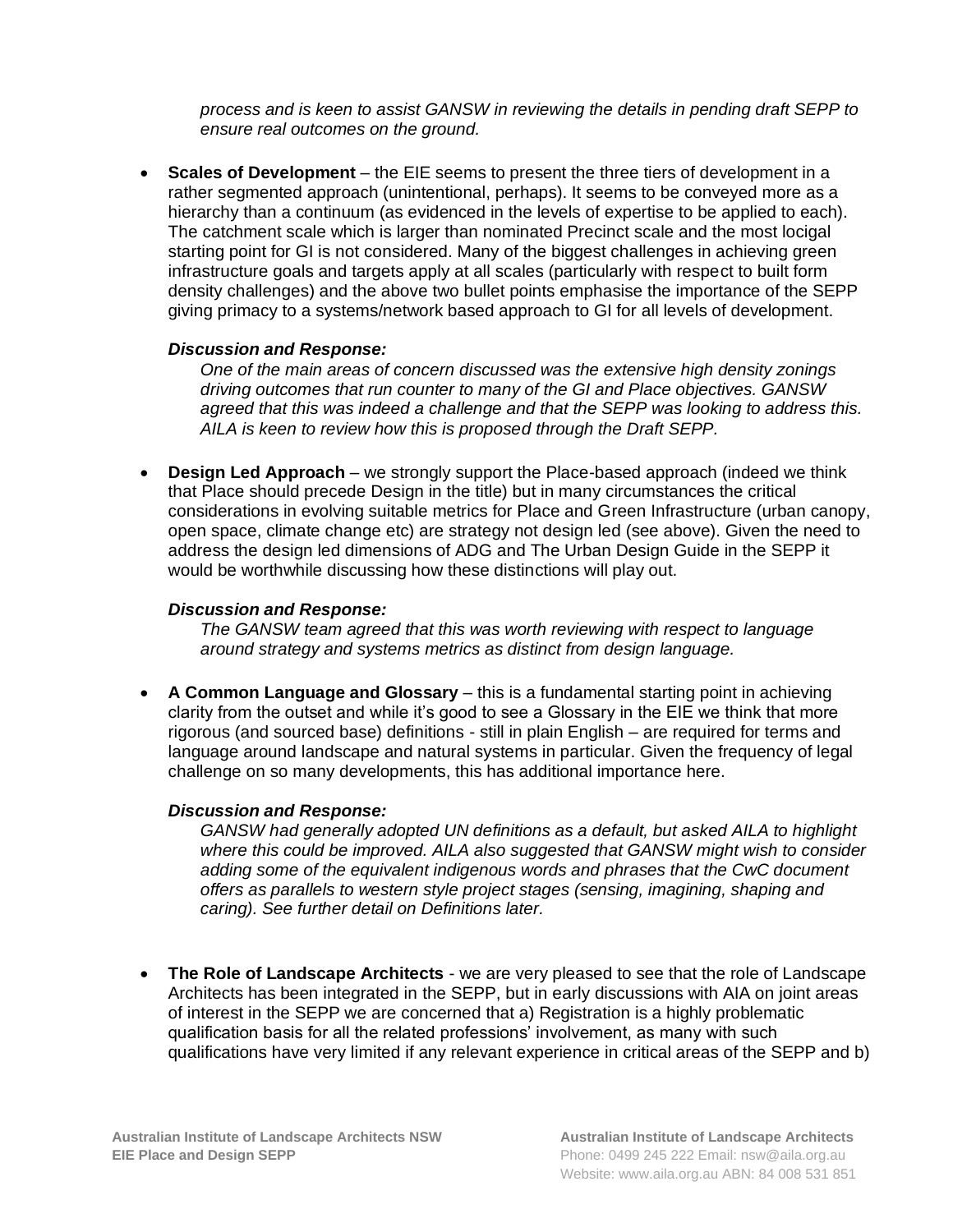we believe that Landscape Architects should be involved in all scales of SEPP related projects, not just those over a certain size, if the SEPP's objectives are to be met.

## *Discussion and Response:*

*GANSW noted this and said they would be interested to see AILA's submission on this point. AILA was of the view that the related professions needed to collaborate with GANSW in developing a more robust benchmark that assured the intended outcome.*

### RESPONSES TO SPECIFIC AREAS OF DETAIL

While the EIE gives a useful outline of some of the Matters for Consideration, we understand that much of the detail will reside in the draft SEPP itself and its associated metrics. The following responses are therefore intended to help inform those details:

- **Walking catchments** a 20-minute walk to shops and schools seems excessive and in hotter parts of the State, unlikely to be practical. Cycle catchments would be helpful here, especially with the growing use of e-bikes. The 5-minute walk to local open space is welcome but will beg the question as to what the nature of that open space is and what it will offer, relative to user needs, particularly in apartment precincts; at minimum such spaces should allow for some level of free play for children and not solely comprise a planted or bushland corridor
- **No net loss of public space** while this goal is essential as a baseline, it suggests that existing public open space is adequate, which in many places it is not. Throughout many of the State and Local Government documents over recent years, there has been a consistent suggestion that shortfalls in public space within existing often dense urban environments cannot be reversed. While space can almost always be found or created for essential grey infrastructure (roads and rail etc), if necessary, through compulsory acquisition, the same approach is rarely if ever applied to essential green infrastructure. It is hard to see how the liveability or sustainability of our urban environments will improve if the approach of 'making the most of what we have' persists.
- **Amounts of Public Open Space** –this will hopefully be addressed through the final Greener Places Guide. At present the SEPP refers to this in broad terms only (ie 40% of urban lands might be public space, including open space, streets and public facilities). This is a key consideration for the SEPP if it is to support healthy environments and communities.
- **Tree canopy in developments**  the NSW government ambitious urban canopy targets are laudable and necessary if amongst other things we are to start mitigating the impacts of urban heat island and loss of biodiversity. The wording of the SEPP however suggests that we will struggle to get close to these targets if urban developments are not required to show due cause as to why a development would not be viable if significant trees have to be retained. Furthermore, the requirement of a 2:1 replacement ratio for removed trees will not in practice 'ensure that existing tree canopy is not reduced' given the length of time it takes for most trees to grow to maturity and thus to make good the associated loss of heat mitigation and biodiversity. Stronger requirements for tree retention seem essential here.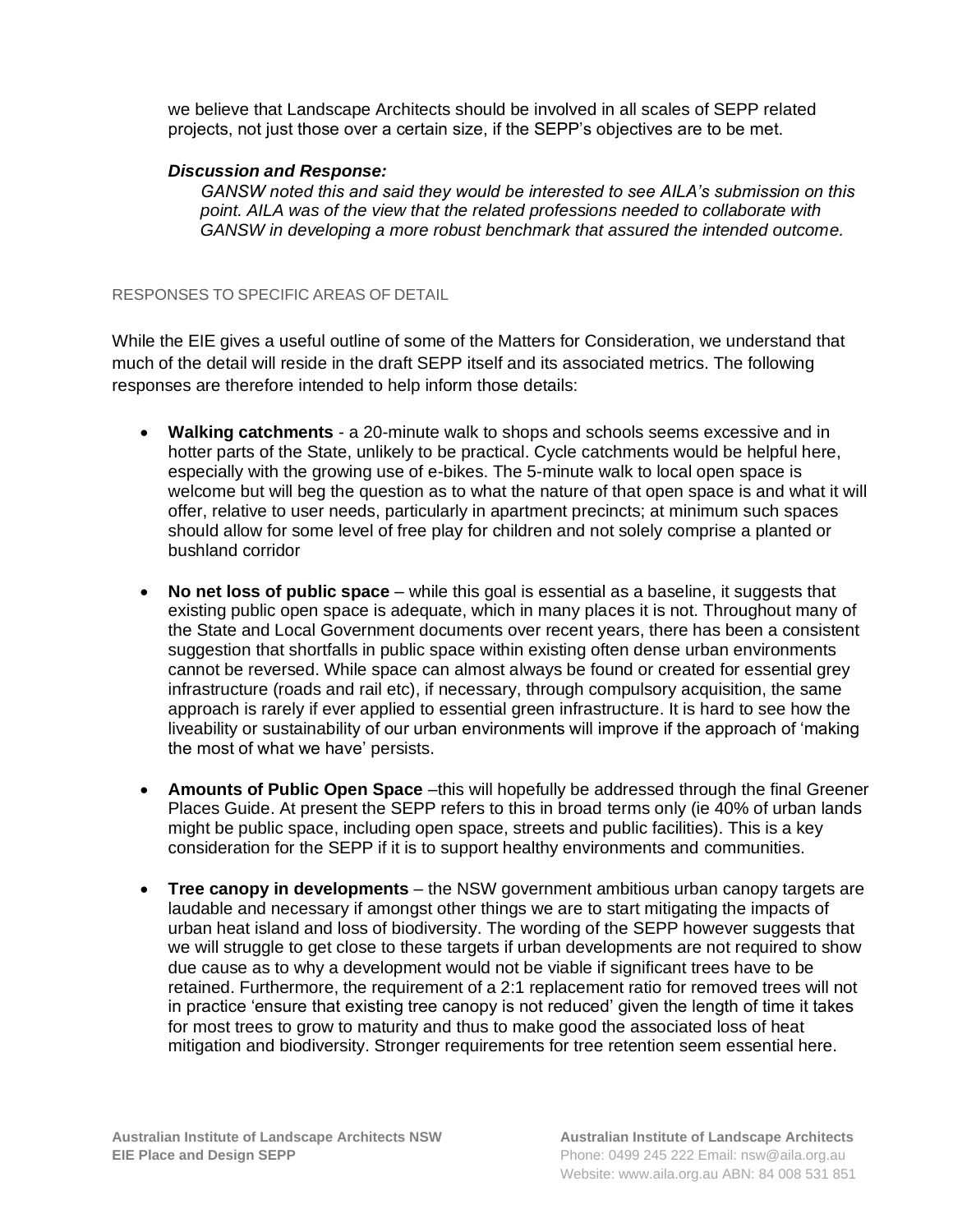Completing comprehensive tree surveys and arborist reports prior to subdivision or concept design would seem to be a critical first step.

- **Full Vegetation Strata/Profile** Tree canopy is addressed in this document and many others, but the critical layers below of shrub and groundcover are consistently overlooked and often precluded on grounds of factors such as CPTED. Diversity and complexity in terms of vegetation character and structure are extremely important contributors to the capacity of vegetation to both stimulate people and are the drivers of well-being, as well as support nonhuman life, as also to heat island mitigation. This needs to be implied in areas beyond parks and bush, but in our streets, roads, rail corridors, in our gardens and on our rooftops. A requirement to have x species / m2, or metrics about plant "traits" not species could help change this, as implied in the "What Plant Where" strategy being developed by Macquarie University.
- **Soil Networks**  the well-intended but misconceived Deep Soil Zone from the current ADG continues to lead to poor outcomes, particularly on apartment dwelling sites. There is an urgent need for the SEPP to refer to a) the critical nature of connection to ground and the differences implied by differing soil types b) the vital synergies between soil and water, c) adequate soil volume (not simply depth) that reflects the natural lateral growth of tree root plates necessary for trees to reach their full potential and d) the importance of establishing connected soil networks (not isolated boxes) that will help develop the soil biota to promote healthy tree growth, as is well understood by Landscape Architects and Arborists. Finally, the term Deep Soil needs to be changed to reflect more accurately the above. Soil Networks perhaps?
- **Green Roofs and Walls** the technical and design advances around these contributors to GI are moving at pace and need to be reflected in the SEPP as critical factors in addressing matters such as heat island mitigation, biodiversity and visual amenity. Their visual appeal has tended to foster a preference for green walls (particularly amongst architects) and while design and material advances are making such green walls more effective and enduring, they remain costly to maintain and are vulnerable to failures in watering systems. Green roofs however offer greater heat mitigation outcomes, are less vulnerable to system failures, are more economical in capital and recurrent costs and are becoming increasingly more viable (with the advent of soil-less/ rockwool profiles) for most building types; the more so when developed in concert with passive irrigation/wicking bed systems. These approaches are already well tested in various European countries.

### OTHER MATTERS

The following are some responses on a range of other matters covered in – or relevant to -the SEPP EIE:

• **Carbon Positive Design and Sustainability Metrics**– the online tools that are being developed across the world to measure the potential carbon count of concept designs even at early stages are already informing selection of low carbon materials and design elements, as well as permitting designers to calculate the timeframe by which the project would return to a climate positive position, before locking in final design.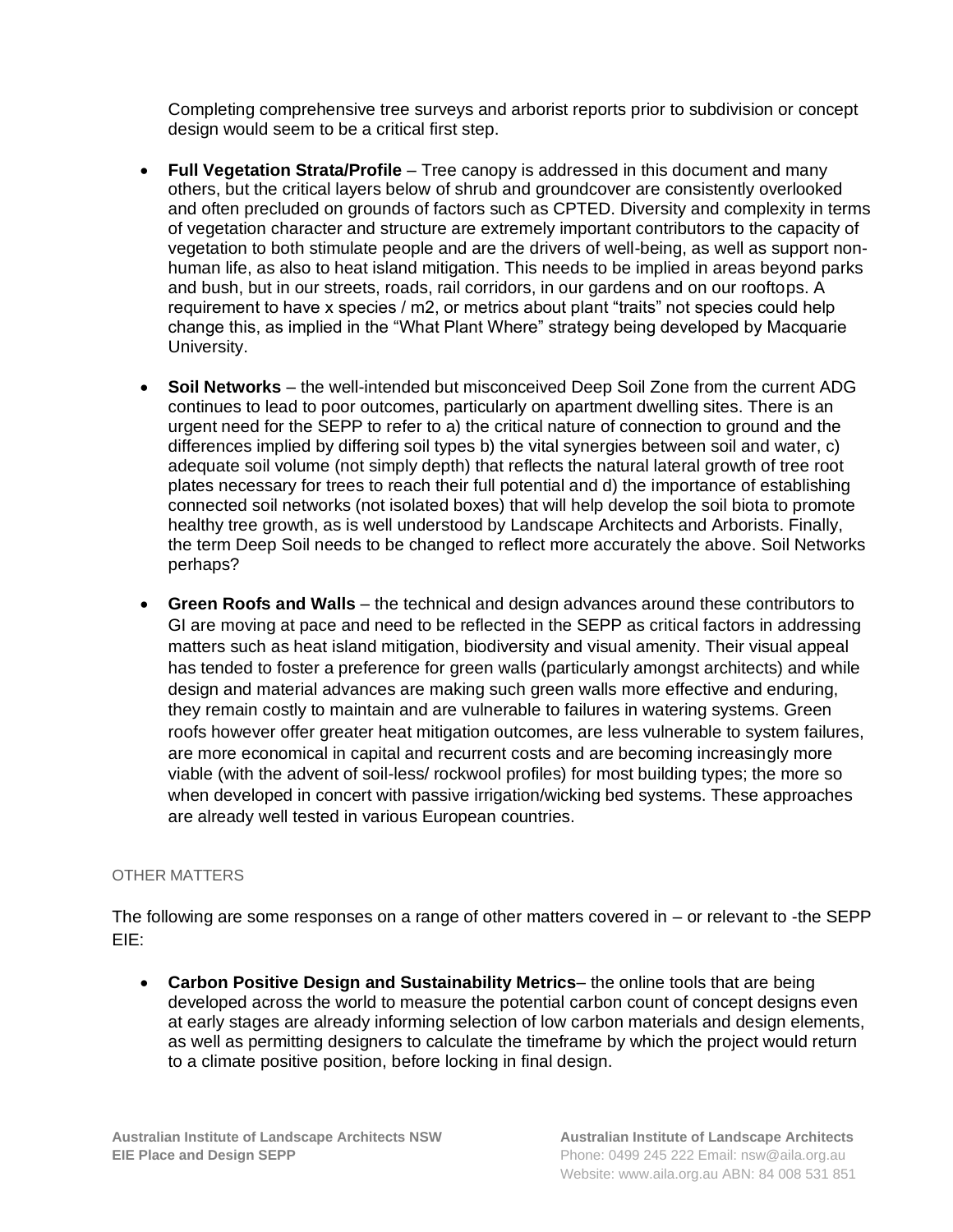- A number of such tools are free, such as Pathfinder: [https://www.landscapeperformance.org/benefits-toolkit/pathfinder-landscape-carbon](https://www.landscapeperformance.org/benefits-toolkit/pathfinder-landscape-carbon-calculator)[calculator](https://www.landscapeperformance.org/benefits-toolkit/pathfinder-landscape-carbon-calculator) (AILA members have been working with this app's Californian-based creator to 'Australianise' the processes, also offering a growing database of Australian projects available for precedent review).
- It would be helpful for the SEPP to recognise the design value of such tools.
- On the same topic some serious anomalies in the current BASIX requirements related to soil provision/water management should be addressed.

## • **Public, Communal and Private Open Space**

The differences and critical synergies between public, private and communal open space are often poorly understood and hence rarely well applied. We strongly recommend that some best practice precedents be included in the SEPP to demonstrate the tangible benefits these have to the quality of place

### • **Glossary of Terms**

As previously referred to, we are concerned that some of the terms and definitions in the Glossary in the EIE do not sufficiently encompass their meanings. Some comments on these are set out below.

- 1. **Context** a fundamental component and objective of the SEPP, that development should demonstrate a:
	- recognition and understanding of context.
	- an appropriate response to that context.
	- enhancement of that context.
- 2. **Connectivity** more than just the movement of people and goods and services. Must also include consideration for natural systems ie fauna, flora and water (surface and ground water)
- 3. **Green Infrastructure, Green Grid** these do more than simply 'enhance' or 'support' development; these are not optional, they are essential, no less important to a city than other fundamental infrastructure i.e. potable water, waste water, electricity, road, public transport and health. Their importance needs to be highlighted.
- 4. **Mobility** See Connectivity
- 5. **Mitigation** the SEPP seems not to recognise or provide the mechanisms for future update/change in response to climate change, what works today may not be best tomorrow.
- 6. **Resilience, Resilience by Design** see Mitigation.
- 7. **Tree** definition of tree is inadequate; this needs to recognize scale and application of trees from mass planting of tube stock through to super advance tree planting to relocating off existing trees, planting of trees in various situations and conditions, from broad acre to urban, infrastructure to suburban.
- 8. **Public Space** needs to make consideration for 24/7 free use of that space, private interests cannot supersede local council rules.
- 9. **Open Space** this is not defined by inclusion of a 'building'; if a park has a toilet block within is that park not open space?
- 10. **Place** support the inclusion of 'meaning' (culture) and 'activity' (use) however, 'physical form' suggests 2D/static, a single moment. The definition must be broadened to include 'process', that Place is informed by the dynamic systems and subsequent change. This needs to be recognized repeatedly throughout the SEPP, all metrics must be tested against this objective.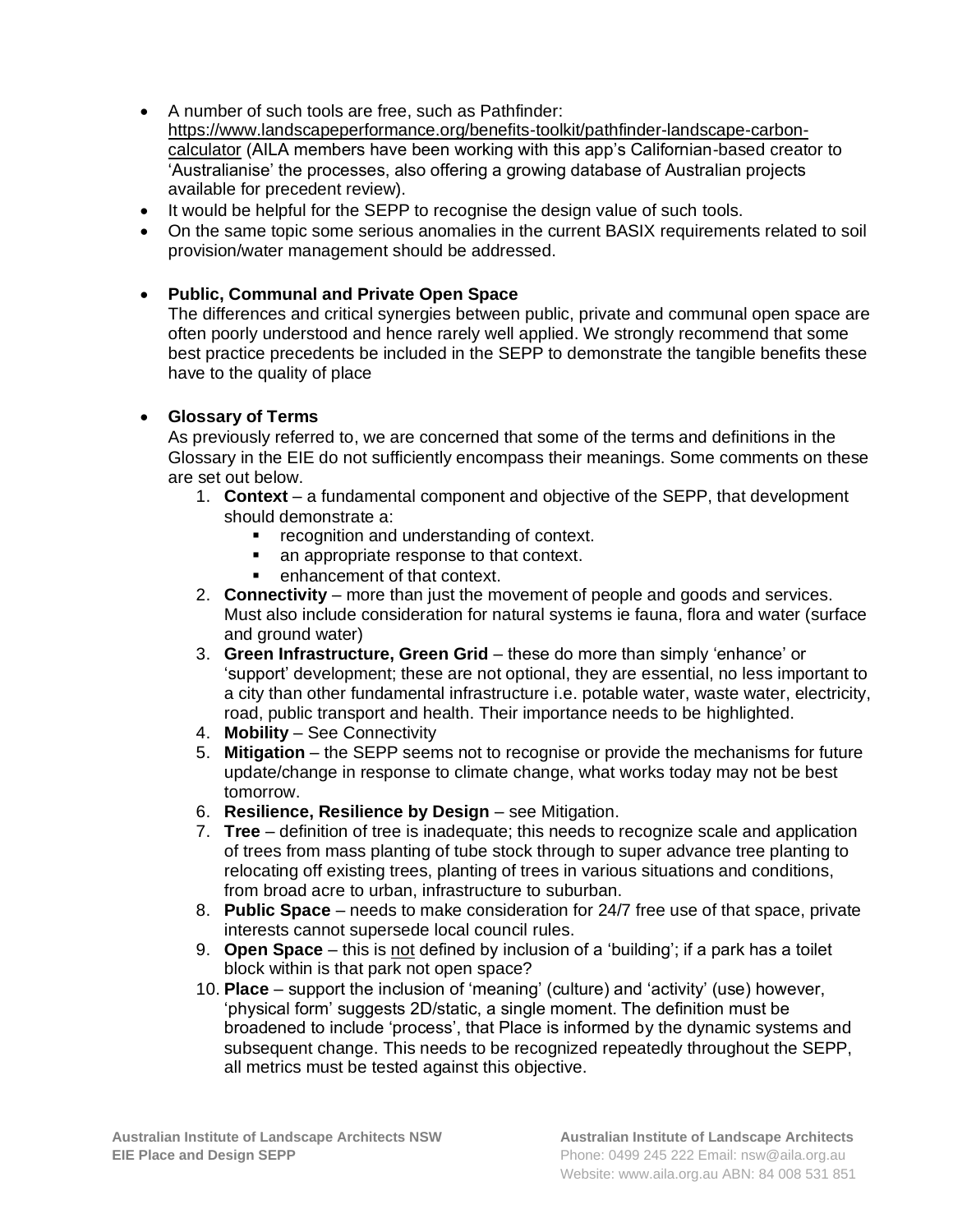# • **The Phrase 'Where Possible'**

A number of the landscape and Green Infrastructure related Mandatory Matters for Consideration seem unduly caveated, unambitious or open to being easily sidelined by this phrase. 'Wherever possible' tends to suggest that these environmental considerations are in some way more discretionary than other controls. Unless any definitions are provided as to what factors would be deemed to make a control or guideline 'impossible' to meet, this leaves the related guideline wide open to legal challenge. We strongly recommend that this undermining phrase be removed completely from the SEPP, putting the onus on the applicant to demonstrate why a guideline is not possible to realise, rather than the other way around. This is entirely in line with merit-based arguments in planning.

# • **Mandatory Matters** (Section 3.2.2)

In line with the request outlined above that landscape and natural systems be elevated in the upfront site evaluations and initial design responses, we would strongly recommend a reordering of the Mandatory Matters in the SEPP to reflect this. We offer the following suggested reordering:

- 1. Cultural
- 2. Water Management
- 3. Green Infrastructure
- 4. Resilience
- 5. Connectivity
- 6. Transport (Parking moved, see in bold)
- 7. Street Design
- 8. Public Space
- **9. Built Heritage**
- 10. Housing Diversity
- 11. Density (if this is included in Mandatory Matter, this suggests density is a right not a privilege! How does the SEPP manage this expectation relative to other Mandatory Matters?)
- 12. Local Living
- 13. Fine grain movement
- **14. Parking**
- 15. Impacts on public space.
- 16. Impacts on vibrant area.
- 17. Activation
- 18. Attractive Form

While GANSW has indicated that the Mandatory Matters are not placed in any priority order we would suggest that there is merit in including some level of hierarchy here, to reinforce the core purposes of the SEPP.

# • **Design Review Panels**

AILA strongly supports the role of Design Review Panels in helping deliver high quality outcomes in our built environments. We are also supportive of a review of and refinement to the terms of reference and relevant expertise (not simply qualifications) of the panel members.